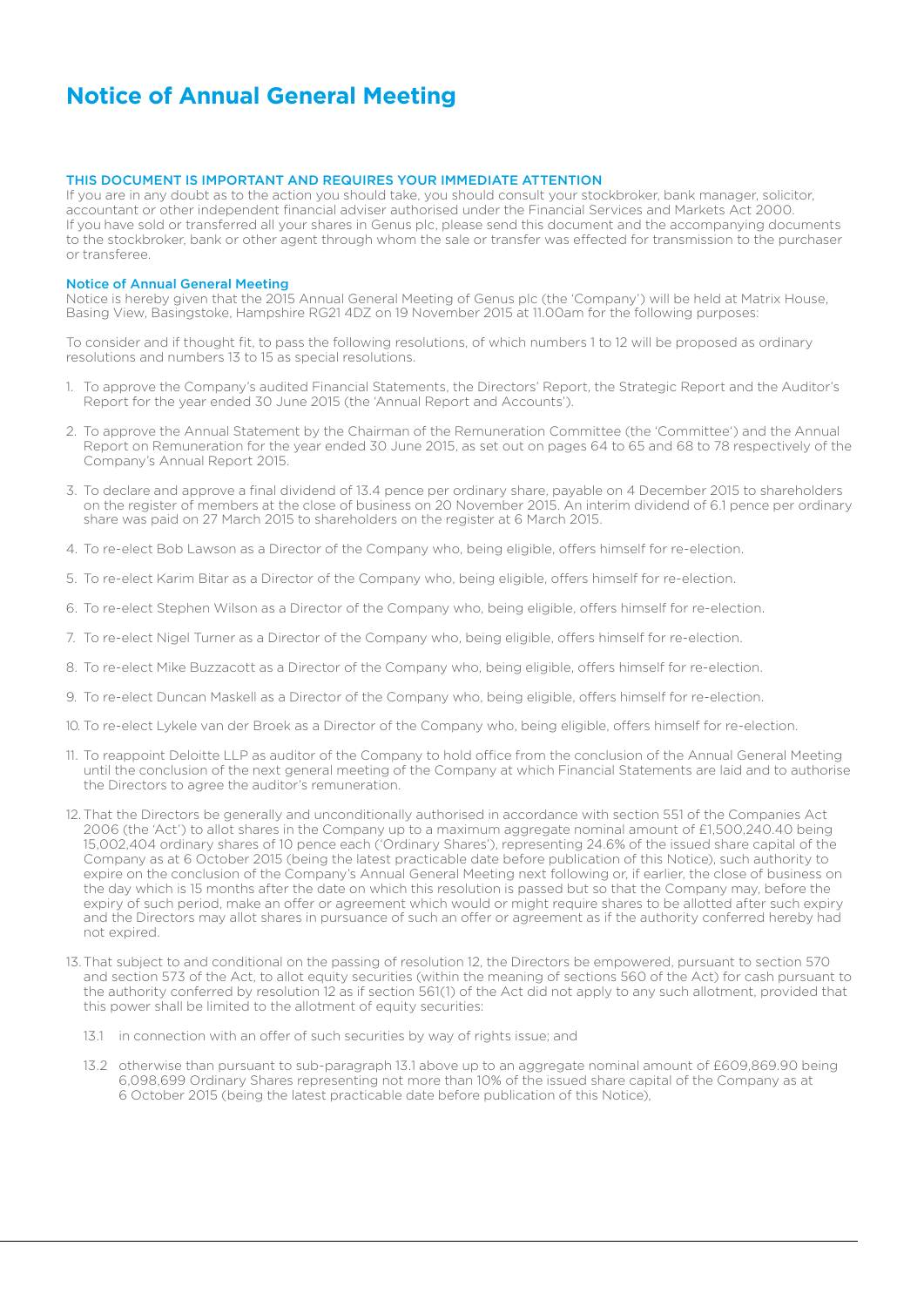# **Notice of Annual General Meeting** continued

and shall expire on the conclusion of the Company's Annual General Meeting next following or, if earlier, the close of business on the day which is 15 months after the date on which this resolution is passed, save that the Company may, before such expiry, make an offer or agreement which would or might require equity securities to be allotted after such expiry and the Directors may allot equity securities in pursuance of any such offer or agreement as if the power had not expired. This power applies in relation to a sale of treasury shares as if all references in this resolution to an allotment included any such sale and in the first paragraph of this resolution the words "pursuant to the authority conferred by resolution 12" were omitted in relation to such a sale.

In this resolution, 'rights issue' means an offer of equity securities open for acceptance for a period fixed by the Directors to holders on the register on a fixed record date in proportion as nearly as may be to their respective holdings, but subject to such exclusions or other arrangements as the Directors may deem necessary or expedient to deal with any fractional entitlements or legal or practical difficulties under the laws of, or the requirement of any recognised regulatory body or any stock exchange in, any territory or any other matter.

- 14.That subject to and in accordance with article 9 of the Company's Articles of Association, the Company be generally and unconditionally authorised to make market purchases (within the meaning of section 693(4) of the Act) of Ordinary Shares on such terms as the Directors think fit provided that:
	- 14.1 the maximum aggregate number of Ordinary Shares hereby authorised to be purchased is 6,098,699 (representing 10% of the Company's issued ordinary share capital as at 6 October 2015, being the latest practicable date before publication of this Notice);
	- 14.2 the minimum price, exclusive of any expenses, which may be paid for an Ordinary Share is 10 pence;
	- 14.3 the maximum price, exclusive of any expenses, which may be paid for an Ordinary Share is an amount equal to the higher of: (a) 105% of the average of the middle market quotations for an Ordinary Share, as derived from the London Stock Exchange Daily Official List, for the five business days immediately before the day on which such share is contracted to be purchased; and (b) the amount stipulated by Article 5(1) of the Buy-back and Stabilisation Regulation 2003; and
	- 14.4 the authority conferred by this resolution shall expire on the conclusion of the Company's Annual General Meeting next following or 15 months after the date of its passing (whichever occurs first), except that the Company may, before such expiry, enter into a contract for the purchase of Ordinary Shares which will or may be completed by or executed wholly or partly after the expiration of this authority.
- 15.That a General Meeting, other than an Annual General Meeting, may be called on not less than 14 clear days' notice and that such authority shall expire on the conclusion of the Company's Annual General Meeting next following.

The Directors consider that all the proposals to be considered at the Annual General Meeting are in the best interests of the Company and its members as a whole and are most likely to promote the success of the Company for the benefit of its members as a whole. The Directors unanimously recommend that you vote in favour of all the proposed resolutions as they intend to do in respect of their own beneficial holdings.

By order of the Board Registered office: Matrix House Basing View Basingstoke RG21 4DZ Registered in England and Wales with number 02972325

auil Harten

Dan Hartley Group General Counsel & Company Secretary 6 October 2015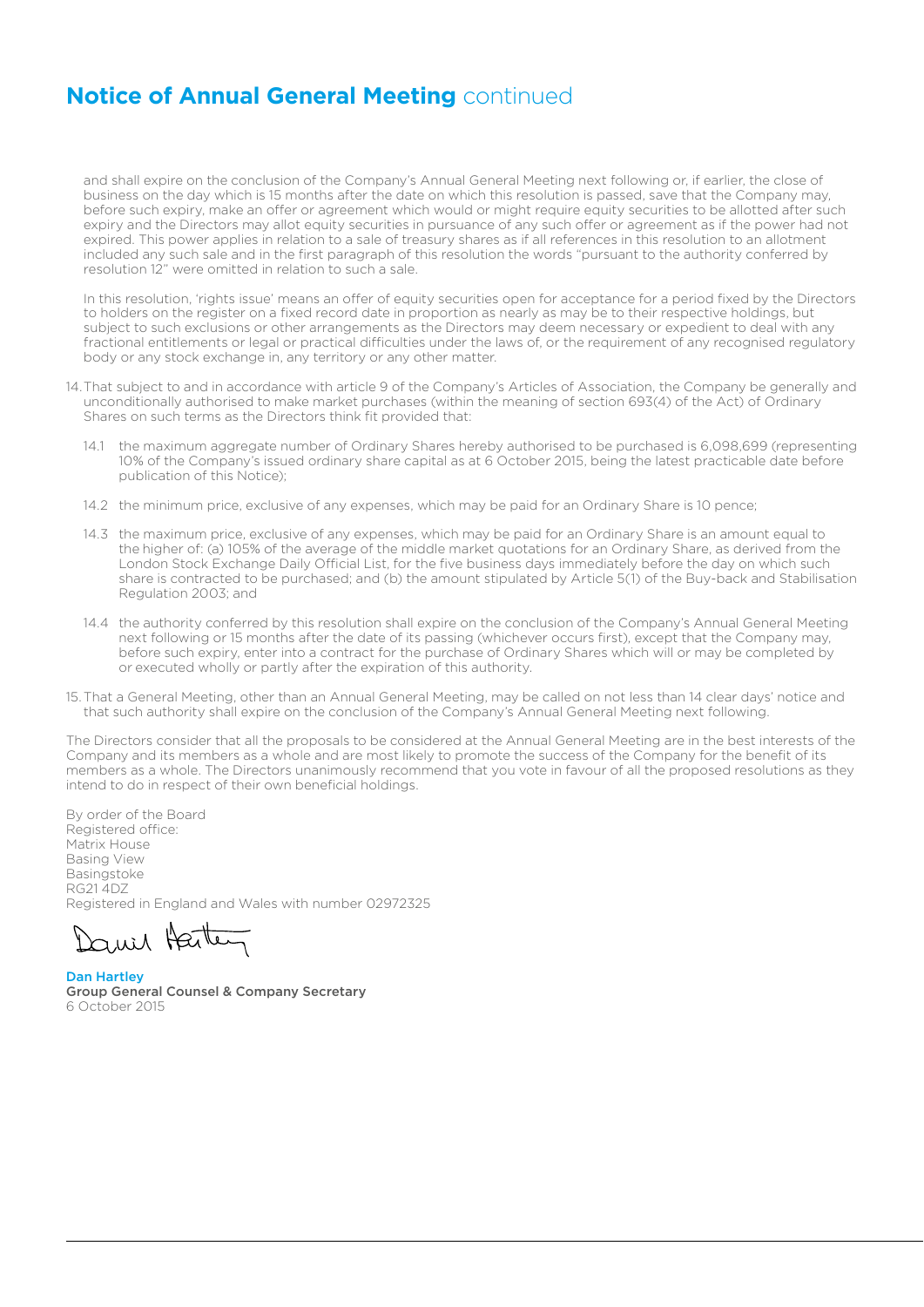### Explanatory Notes

This section contains an explanation of each of the resolutions to be put to the Annual General Meeting. Resolutions 1 to 12 are ordinary resolutions requiring the approval of a simple majority of shareholders present (in person or by proxy) and voting at the Annual General Meeting. Resolutions 13 to 15 are special resolutions requiring the approval of 75% of shareholders present (in person or by proxy) and voting at the Annual General Meeting.

#### Resolution 1 – To Receive the Annual Report and Accounts

Shareholders are invited to approve the Annual Report and Accounts.

#### Resolution 2 – Approval of the Annual Statement by the Chairman of the Committee and the Annual Report on Remuneration

Under new legislation that came into force in the UK on 1 October 2013, the Company is required to offer an annual advisory vote on the implementation of the Company's existing remuneration policy in terms of the payments and share awards made to Directors during the year (the Annual Statement by the Chairman and the Annual Report on Remuneration) and a separate binding vote on the Company's forward looking remuneration policy (the 'Directors' Remuneration Policy') at least once every three years, or earlier if a change is made to the Directors' Remuneration Policy, or the advisory vote is not passed by shareholders.

Resolution 2 seeks shareholder approval for the Annual Statement by the Chairman of the Remuneration Committee and the Annual Report on Remuneration as set out on pages 64 to 65 and 68 to 78 respectively of the Company's Annual Report 2015.

Shareholder approval for the Directors' Remuneration Policy Report, a summary of which is set out on pages 79 to 81 of the Company's Annual Report 2015 for information purposes only, was given at the Company's 2014 Annual General Meeting. As there are no proposed changes to the Directors' Remuneration Policy this year, there will be no resolution at this year's Annual General Meeting seeking approval of such Policy.

#### Resolution 3 – Final Dividend

Final dividends must be approved by shareholders but must not exceed the amount recommended by Directors. If the meeting approves the final dividend it will be paid out in accordance with resolution 3.

#### Resolutions 4 to 10 – Re-election of Directors

In accordance with provisions of the UK Corporate Governance Code, all Directors of the Company are required to offer themselves for annual re-election. Biographies of all of the current Directors can be found on page 51 of the Company's Annual Report 2015.

#### Resolution 11 – Appointment of Auditor and Auditor's Remuneration

The Company is required to appoint an auditor at each general meeting at which accounts are presented, to hold office until the end of the next such meeting. Following the conclusion of an external audit tender carried out in compliance with the UK Corporate Governance Code in the year ended 30 June 2015, this resolution is recommended by the Audit Committee and proposes the reappointment of the Company's existing auditor, Deloitte LLP, and follows good practice in giving authority to the Audit Committee to agree its remuneration.

#### Resolution 12 – Authority to Allot Shares

Resolution 12 is proposed as an ordinary resolution and seeks the approval of shareholders, in accordance with section 551 of the Act, to authorise the Directors to allot Ordinary Shares for a period as stated in resolution 12. The Directors have no current intention to exercise this authority and intend to comply with the guidance issued by the Investment Management Association. However, if the Directors do exercise this authority, the Directors intend to follow emerging best practice as regards to its use. As at the date of this Notice, no shares are held by the Company in treasury.

#### Resolution 13 – Disapplication of Pre-emption Rights

Resolution 13, which will be proposed as a special resolution, seeks the approval of shareholders, pursuant to the provisions of section 570 of the Act, to waive the statutory pre-emption rights applicable to the allotment of equity securities for cash. The Pre-Emption Group's Statement of Principles were revised in March 2015 to allow the authority for an issue of shares for cash otherwise than in connection with a pre-emptive offer to be increased from 5% to 10% of the Company's issued share capital, provided that the Company confirms that it intends to use the additional 5% authority only in connection with an acquisition or specified capital investment which is announced contemporaneously with the issue or which has taken place in the preceding six-month period and is disclosed in the announcement of the issue (a 'Relevant Acquisition or Specified Capital Investment'). The Board intends to adhere to the provisions in the revised Pre-Emption Group's Statement of Principles and to not allot shares for cash on a non pre-emptive basis pursuant to the authority in Resolution 13: (i) in excess of an amount equal to 5% of the total issued ordinary share capital of the Company (excluding treasury shares); or (ii) in excess of an amount equal to 7.5% of the total issued ordinary share capital of the Company (excluding treasury shares) within a rolling three-year period, without prior consultation with shareholders, in each case other than in connection with a Relevant Acquisition or Specified Capital Investment. The Directors' existing authority expires at the forthcoming Annual General Meeting.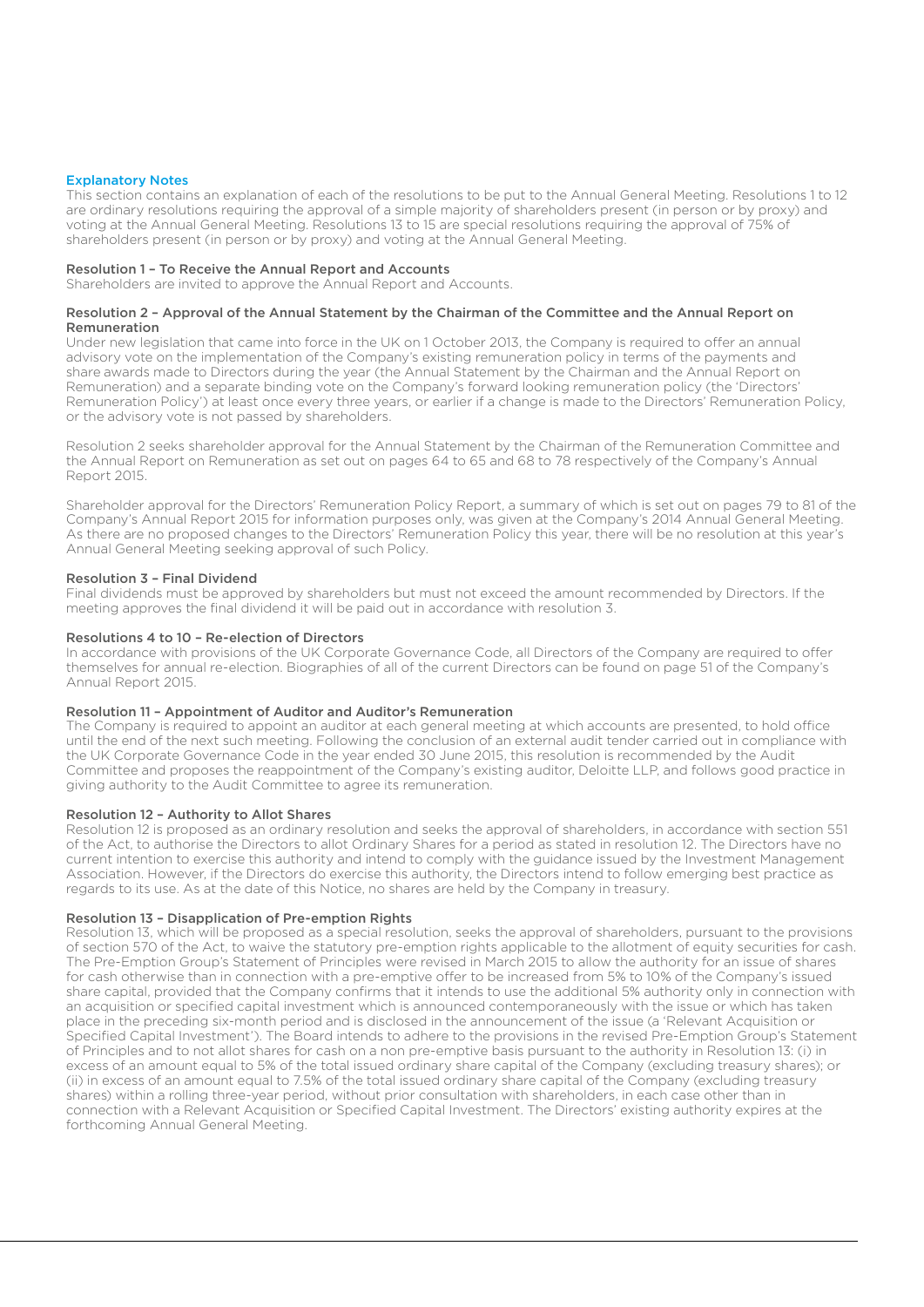### **Notice of Annual General Meeting** continued

#### Resolution 14 – Authority to Purchase Own Shares

Resolution 14, which will be proposed as a special resolution, seeks authority for the Company to purchase up to 10% of its Ordinary Shares at, or between, the minimum and maximum prices specified in this resolution. This power would be used only after careful consideration by the Directors, having taken into account market conditions prevailing at that time, the investment needs of the Company, its opportunities for expansion and its overall financial position. The Directors would exercise the authority to purchase Ordinary Shares only if they considered it to be in the best interests of shareholders as a whole and if the purchase could be reasonably expected to result in an increase in earnings per share.

Under the Act, the Company is allowed to hold its own shares in treasury following buyback, instead of cancelling them as previously required. Such shares may be resold for cash or used to satisfy share options and share awards under the Company's share incentive schemes but all rights attaching to them, including voting rights and any right to receive dividends, are suspended whilst they are held in treasury. If the Directors exercise the authority conferred by resolution 14, the Company will have the option of holding repurchased shares in treasury. As at the date of this Notice, no shares are held by the Company in treasury.

At 6 October 2015, options were outstanding to subscribe for 1,531,888 Ordinary Shares, representing 2.5% of the issued share capital at that date. If the full authority to purchase such shares (existing and sought) was exercised, they would represent 2.8% of the Company's issued share capital as at that date (assuming there have been no other changes to issued share capital in the meantime). The authority sought at the Annual General Meeting will expire at the conclusion of the Annual General Meeting next following, or 15 months from the date of this resolution (whichever is earlier).

#### Resolution 15 – Notice Period for General Meetings

Resolution 15, which will be proposed as a special resolution, seeks the approval of shareholders to reduce to 14 clear days the notice period required for a general meeting. Changes made to the Act by the Companies (Shareholders' Rights) Regulations 2009 increased the notice period required for general meetings (other than Annual General Meetings) to 21 days unless shareholders approve a shorter notice period, which cannot however be less than 14 clear days. Annual General Meetings will continue to be held on at least 21 clear days' notice. It is intended that the shorter notice period would not be used as a matter of routine for general meetings but only where the flexibility is merited by the business of the meeting and is thought to be in the interests of the shareholders as a whole. The Company also acknowledges the new requirements in the 2014 UK Corporate Governance Code and confirms that it would not call a meeting on less than 14 working days' notice, except in exceptional circumstances. If given, the approval will be effective until the Company's Annual General Meeting next following.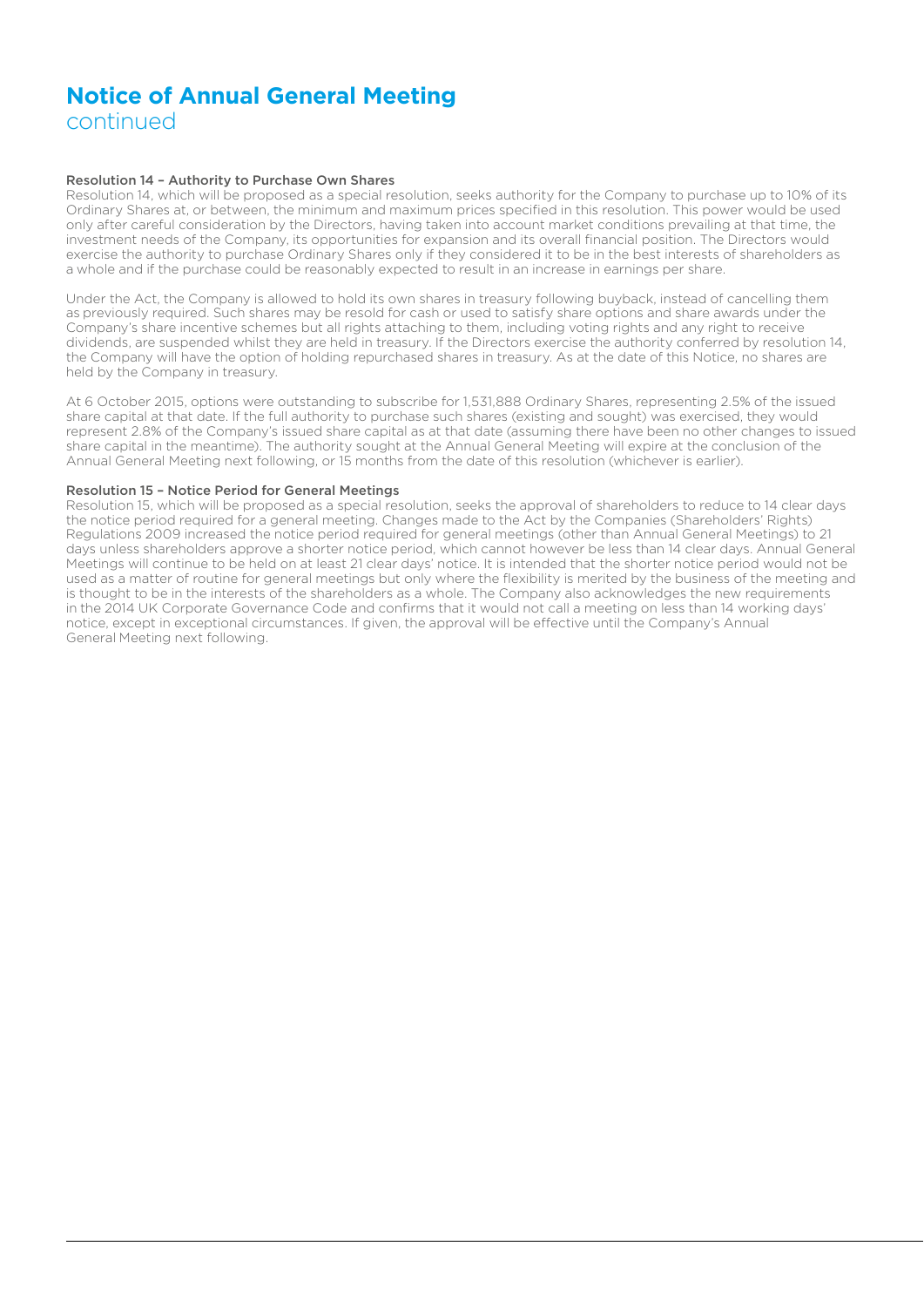#### General Notes

This Notice is being sent to all members and to any person nominated by a member of the Company under section 146 of the Act to enjoy information rights. Information regarding the Annual General Meeting, including the information required by section 311A of the Act, is available from www.genusplc.com.

Members will find an attendance card and a form of proxy enclosed with this notice. If you are attending the Annual General Meeting, you should bring the attendance card with you. Only holders of Ordinary Shares, or their duly appointed representatives, are entitled to attend, vote and speak at the Annual General Meeting. Any member so entitled may appoint one or more proxies to attend, speak and to vote instead of him or her. A proxy need not be a member of the Company but must attend the Annual General Meeting to represent you. Details of how to appoint one or more proxies are set out in the notes to the proxy form. A member may appoint more than one proxy provided each proxy is appointed to exercise rights attached to different shares. You may not appoint more than one proxy to exercise rights attached to any one share. A vote withheld is not a vote in law, which means that the vote will not be counted in the calculation of votes for or against the resolution. If no voting indication is given, your proxy will vote or abstain from voting at his or her discretion. Your proxy will vote (or abstain from voting) as he or she thinks fit in relation to any other matter which is put before the Annual General Meeting.

To be valid, a duly executed form of proxy for use at the Annual General Meeting together, if appropriate, with the power of attorney or other authority (if any) under which it is signed or a duly certified copy of such power or authority must be deposited at the offices of Equiniti Registrars, Freepost RTHJ-CLLL-KBKU, Equiniti, Aspect House, Spencer Road, LANCING, BN99 8LU at least 48 hours before the time appointed for holding the Annual General Meeting or any adjournment thereof. Alternatively, proxies may be appointed by having an appropriate CREST message transmitted, if you are a user of the CREST system (further details are below). In the case of a member which is a company, the proxy form must be executed under its common seal or signed on its behalf by an officer of the company or an attorney for the company.

Completion and return of a form of proxy will not preclude shareholders from attending the Annual General Meeting and voting in person if they wish to do so.

The right to appoint a proxy does not apply to persons whose shares are held on their behalf by another person and who have been nominated to receive communications from the Company in accordance with section 146 of the Act ('nominated persons'). Nominated persons may have a right under an agreement with the registered member who hold shares on their behalf to be appointed (or to have someone else appointed) as a proxy. Alternatively, if nominated persons do not have such a right, or do not wish to exercise it, they may have a right under such an agreement to give instructions to the person holding the shares as to the exercise of voting rights.

Pursuant to Regulation 41 of the Uncertificated Securities Regulations 2001, the time by which a person must be entered on the register of members of the Company in order to have the right to attend and vote at the Annual General Meeting is 6.00pm on 17 November 2015 (or if the Annual General Meeting is adjourned, members on the register of members not later than 6.00pm on the day that is two working days prior to the reconvened Annual General Meeting). Changes to entries on the register of members after the relevant time will be disregarded in determining the rights of any person to attend or vote at the Annual General Meeting.

Copies of contracts of service and letters of appointment between the Directors and the Company will be available for inspection at the Registered Office of the Company during normal business hours until the conclusion of the Annual General Meeting, and at the place of the Annual General Meeting for at least 15 minutes prior to the Annual General Meeting until its conclusion.

CREST members who wish to appoint a proxy or proxies through the CREST electronic proxy appointment service may do so for this Annual General Meeting to be held on 19 November 2015 at 11.00am and any adjournment(s) thereof by using the procedures described in the CREST Manual found on the Euroclear website www.euroclear.com. CREST Personal Members or other CREST sponsored members, and those CREST members who have appointed a voting service provider(s), should refer to their CREST sponsor or voting service provider(s), who will be able to take the appropriate action on their behalf. In order for a proxy appointment or instruction made using the CREST service to be valid, the appropriate CREST message (a 'CREST Proxy Instruction') must be properly authenticated in accordance with Euroclear UK and Ireland Limited's specifications and must contain the information required for such instructions, as described in the CREST Manual. The message, regardless of whether it constitutes the appointment of a proxy or to an amendment to the instruction given to a previously appointed proxy must, in order to be valid, be transmitted so as to be received by the issuer's agent (ID RA19) by the latest time(s) for receipt of proxy appointments specified in the Notice of Annual General Meeting. For this purpose, the time of receipt will be taken to be the time (as determined by the timestamp applied to the message by the CREST Applications Host) from which the issuer's agent is able to retrieve the message by enquiry to CREST in the manner prescribed by CREST. After this time, any change of instructions to proxies appointed through CREST should be communicated to the appointee through other means.